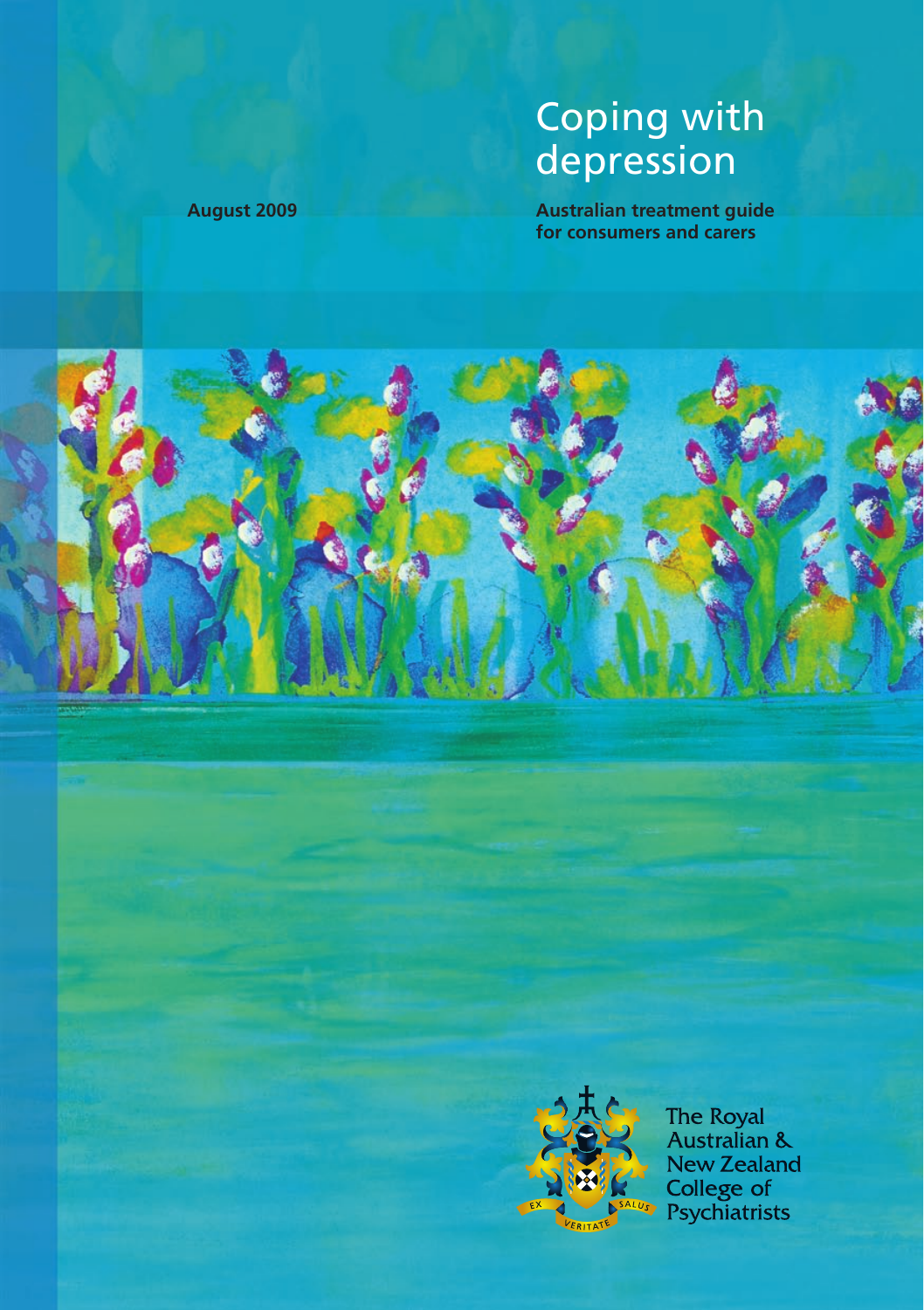## **Contents**

| © The Royal Australian and New Zealand College of Psychiatrists, |  |
|------------------------------------------------------------------|--|
| 2009                                                             |  |

Compiled by The Royal Australian and New Zealand College of Psychiatrists (RANZCP), this information and advice is based on current medical knowledge and practice as at the date of publication. It is intended as a general guide only, and not as a substitute for individual medical advice. The RANZCP and its employees accept no responsibility for any consequences arising from relying upon the information contained in this publication.

The Royal Australian and New Zealand College of Psychiatrists 309 La Trobe Street Melbourne Victoria 3000 **Australia** Telephone: (03) 9640 0646 Facsimile: (03) 9642 5652 Email: ranzcp@ranzcp.org

Website: www.ranzcp.org





**The Royal** Australian & New Zealand College of Psychiatrists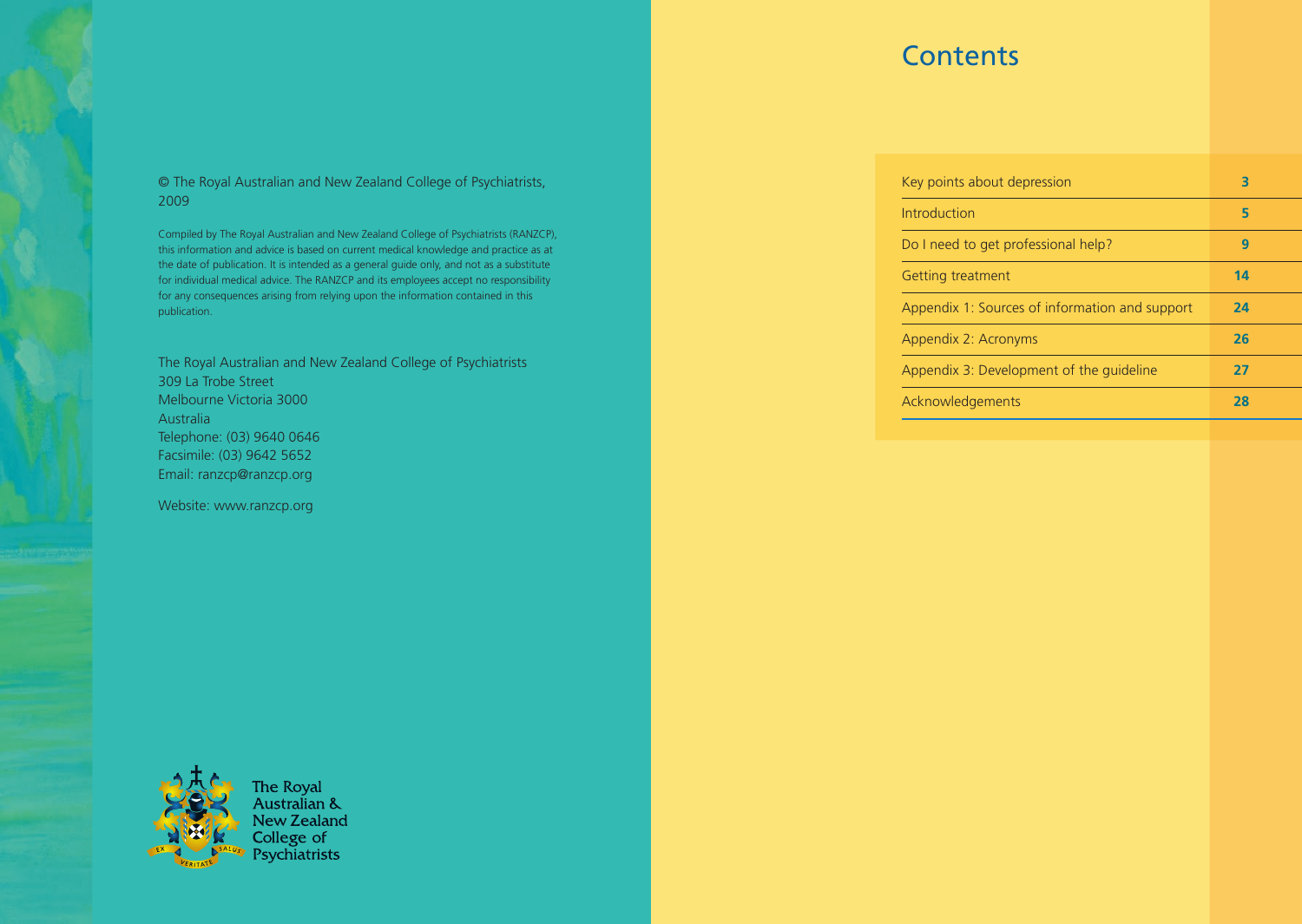

# Key points about depression

- **1 Depression is often associated with feeling sad or tearful. Experiencing these feelings does not necessarily mean someone is suffering depression.**
- **2 Clinical depression is one of the most common serious mental disorders, with about one in five people experiencing clinical depression at some point in their lives. Clinical depression lasts for at least two weeks and can be very disabling, affecting a person's emotions, thinking, behaviour and physical wellbeing. Someone who suffers clinical depression is often not able to get better without treatment.**
- **3 With effective treatment, time and support, people can recover from clinical depression.**
- **4 Depression is a serious condition that causes many people to be disabled, experience other physical complications and even to suffer premature death through accident or suicide.**
- **5 If you think that you or a member of your family may be depressed, you can ask your general practitioner (GP) for an assessment, which may include referral to a psychiatrist or psychologist.**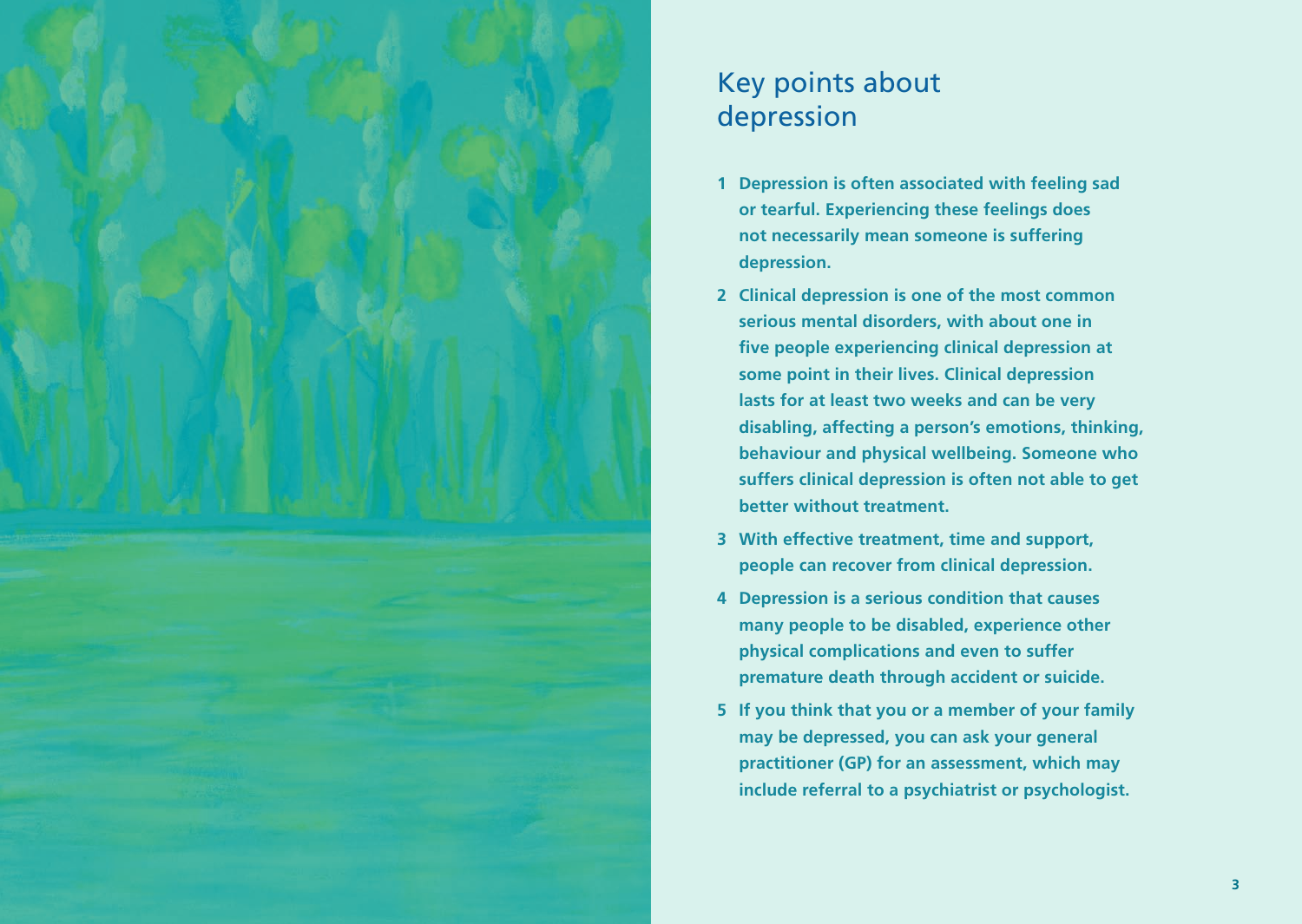- **6 Effective treatment may include 'talking therapies' such as cognitive behavioural therapy (CBT) and other psychological therapies and/or anti-depressant medications.**
- **7 There is a range of other strategies to assist in the treatment of depression, such as diet, exercise and alternative medicines. Medical treatments and other strategies can be adapted to the individual and are often mutually enhancing.**
- **8 It is common practice for families and carers to be involved in providing support to those suffering depression. Many services are available to support families and carers.**
- **9 Treating depression early is important to get the best outcomes.**
- **10 Some people are at higher risk of developing depression, and certain events during people's lives can also increase a person's risk of suffering depression.**

## Introduction

Most of us can feel miserable, sad or 'down in the dumps' at times. We might feel like this when someone we love has died or moved away, or if we have lost a job, or had stressful or difficult things to cope with. Usually these feelings fade over time, especially when people have other good things happening in their lives. This is 'feeling depressed' or 'sad' and is not a depressive illness.

When these feelings are intense and persistent, and stop us from doing the things we would usually do over a period of weeks or longer, it is likely to be depressive illness. Even when circumstances and relationships improve, a person with depressive illness will find their low mood still persists. Despite their best efforts, and the efforts of those close to them, they are unable to 'feel good' again. There may be problems with poor sleep or change in appetite.

Depressive illness can vary from just interfering with usual activities and relationships (mild to moderate depression), to being very debilitating (severe or 'major depression'). Severe depression can make it hard or even impossible for the person to relate and communicate with others, or to do day-to-day tasks. People sometimes:

- lose the will to live
- become totally withdrawn and isolate themselves
- feel 'trapped' in their lifestyle and can see no way out of it
- may even feel guilty about being depressed because they 'have everything' or don't feel they have a reason to be depressed
- feel worthless or hopeless
- believe that they are a burden to others.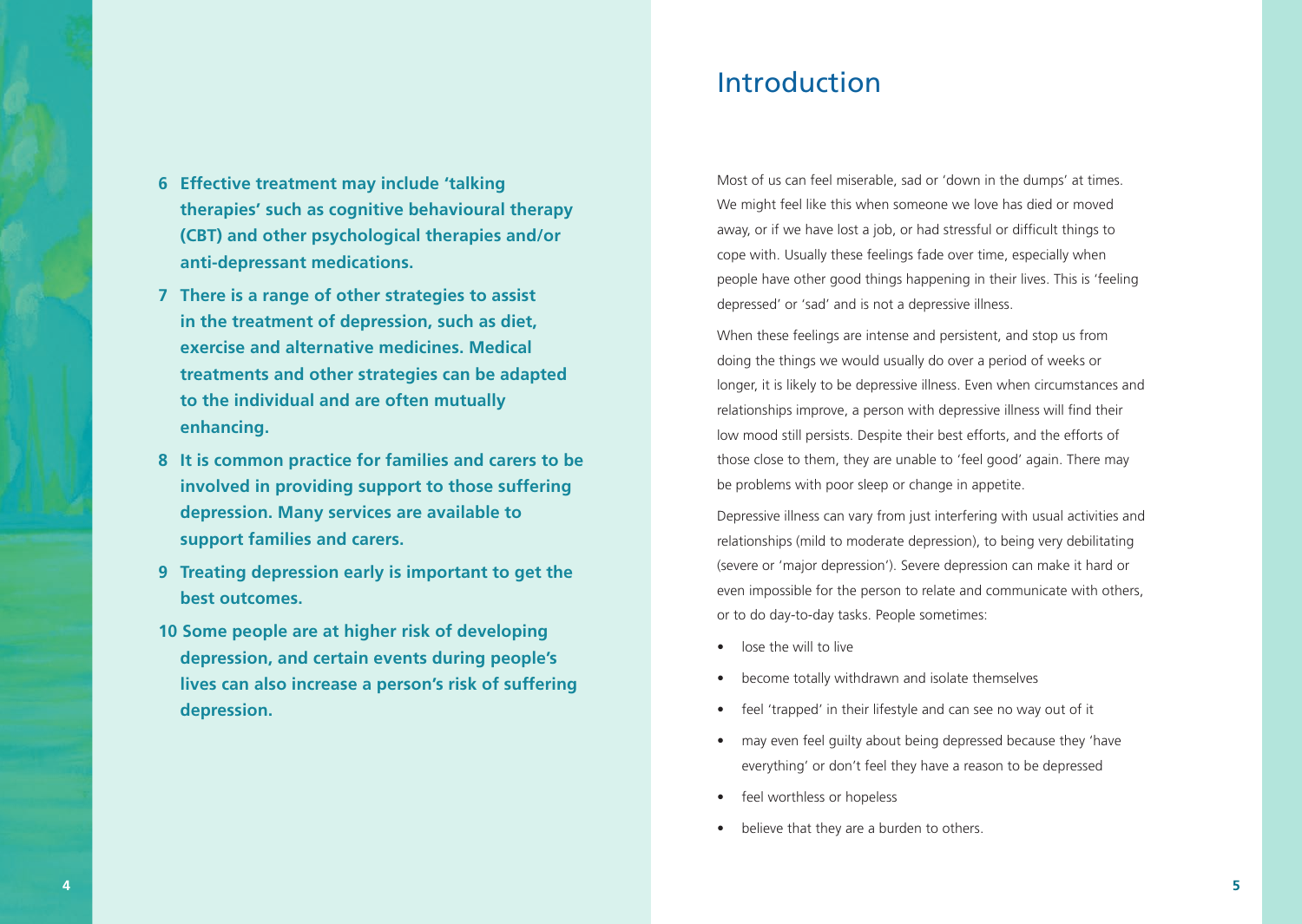Whilst it is common for people experiencing depression to show these symptoms, many often hide these feelings and it is not always apparent that someone is suffering depression.

Sometimes when depression is very severe, people may become convinced that some things are true that others know are not true. They may come to believe that they are the cause of certain bad things in the world, or that they have lost all their possessions, or are guilty of some crime. At other times, people may believe that they can hear people saying bad things about them, or may be seeing and hearing things that do not exist. Such serious illness indicates the need for urgent medical treatment.

The terms used to describe depression may vary for different cultures. If your culture or first language differs from that of your health professional, you may benefit from the assistance of a cultural advisor in discussing symptoms of depression.

## What are the possible risk factors for depression?

Some people are at a higher risk of developing depression and there is seldom one, if any, specific 'cause'. There are biological, psychological or personality factors that can contribute to an increased risk of developing depression as well as the influence of social or environmental stressors. Chronic stress factors, physical illnesses and/or family history may provide a trigger for depression in some people.

Sometimes depression may be experienced by more than one family member. This is because the way that we behave and react is partly shaped by our genes (the physical make-up we are born with).

The use of alcohol or other drugs can trigger or exacerbate depression.

Positive experiences such as a close relationship with a parent or friend or a 'purpose in life' can strengthen resilience and reduce the risk of developing depression or of depression recurring or worsening. Other factors that may reduce the risk of depression or prevent a recurrence are: balanced lifestyle, regular relaxation and stress management, good nutrition, adequate exercise and strong social connections.

#### How common is depression?

Depression is very common. People of all ages, cultures and backgrounds can experience depression.

- At some stage in their life, about one in five people will experience at least a short period of depression.
- In any one month in Australia, 4% of the adult population will experience a depressive disorder.
- Of these, 40% will also be experiencing another mental or physical illness.
- Many people who experience depression can also be affected by alcohol and/or substance abuse.

The symptoms of depression vary in severity and from person to person. They can range from feeling irritable to feeling suicidal.

**There are many factors that may increase the risk of depression. There are also things that protect against or enhance resilience to depressive illness.**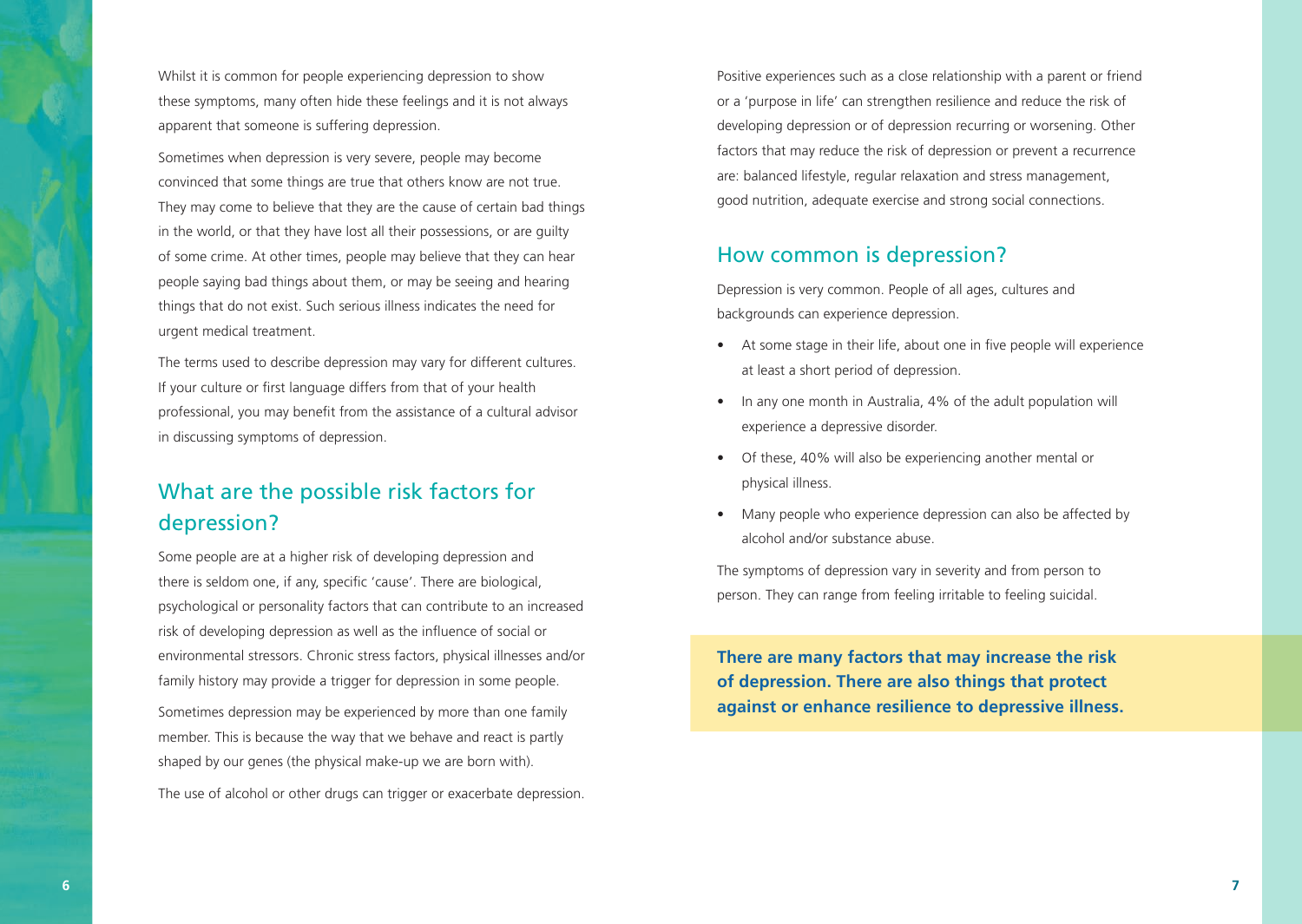#### Common symptoms of depression

Depression can manifest itself in many different ways, and sometimes a physical symptom may have gone undetected for a very long time.

#### **Emotional symptoms**

- Pervasive sadness
- Irritable mood
- Low, depressed mood
- Loss of enjoyment or pleasure
- Irritability or being aggressive and angry

#### **Cognitive (thoughts) symptoms**

- Worrying
- Feeling worthless
- Feeling hopeless
- Thinking about death frequently
- Guilt, self blame
- Indecision

#### **Physical symptoms**

- Can't concentrate
- Fatigue or low energy nearly everyday
- Significant change in weight or appetite
- Difficulty sleeping
- More sensitive to pain
- Agitation or being slowed down

#### **Social symptoms**

• Withdrawing or deliberately isolating yourself

# Do I need to get professional help?

Often people do not seek help for depression as some may feel embarrassed, fear stigma or think that their being depressed is a sign of personal weakness. In some cases, people might not even know they are experiencing depression, but may be worried about physical symptoms, such as headaches or chest pain, which can be the way your body expresses tension and anxiety as part of a depressive illness.

Getting help for depression is not a sign of weakness. It is important to find ways of getting help to treat it as soon as possible. There are many different ways to seek help, from speaking to friends and family, and researching online educational material (see Appendix 1 for useful websites), to seeing a GP, nurse or mental health professional who will be able to advise on the choices you can make about which treatment will suit you best.

If you find it easier, you could always ask a friend or someone from your family or cultural/community group to go with you when you attend an appointment.

**Depression may recur. Treatment may prevent recurrence or reduce the severity of depression.**

**It is a good idea to ask for help before your depression gets severe.**

**If you have severe depression, always ask for help if you have thoughts of self-harm.**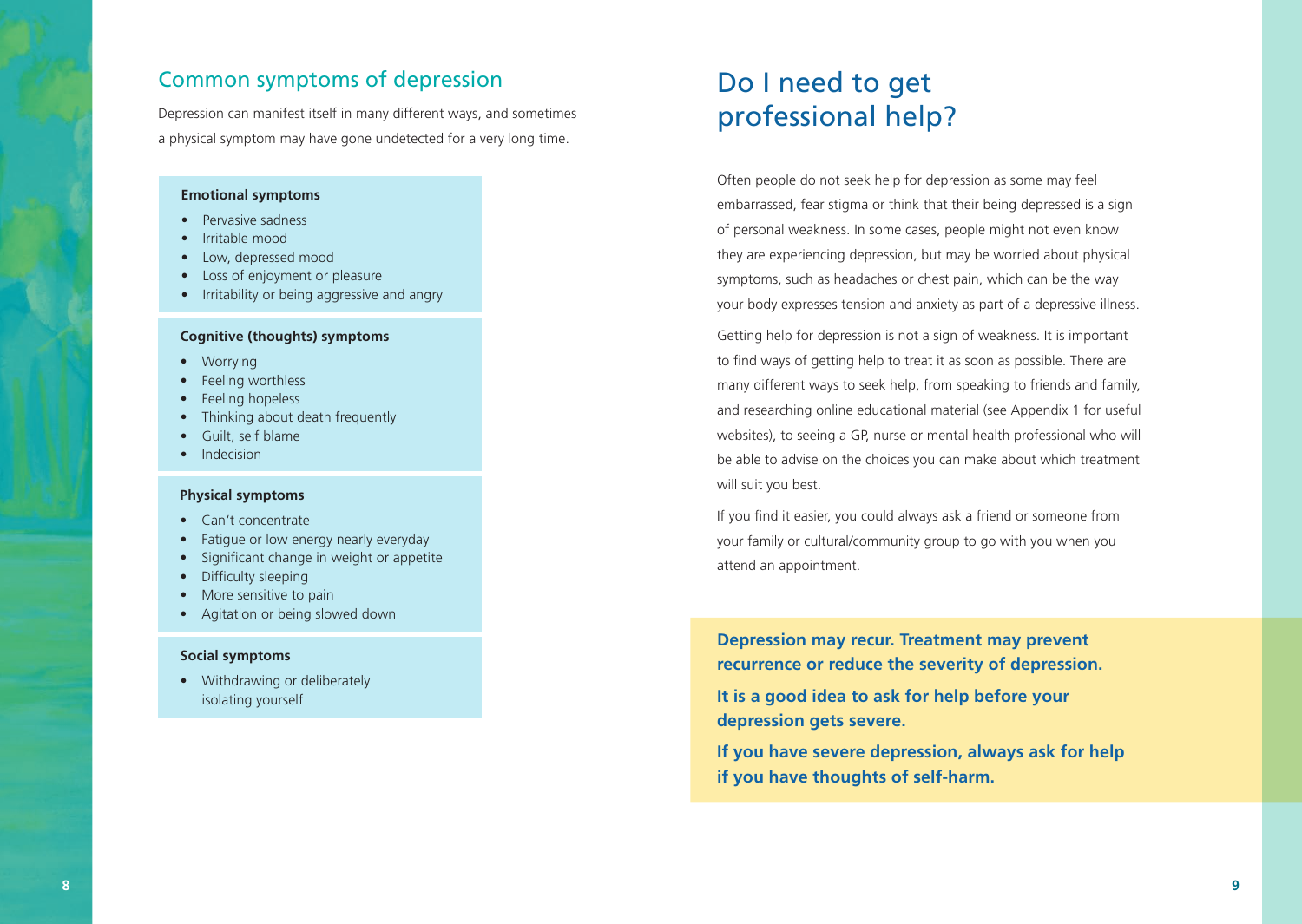## If it happened once, will it happen again?

It can do. Of those who have an episode of clinical depression, 60% remain free of it over the next year, but others can have a relapse during this time.

- Those who have already had three episodes of depression have a higher rate of recurrence.
- Of this group, 20% remain free of depression over three years.
- The pattern of relapse varies between different people some have long periods free of depression, others have clusters of episodes, and still others have more episodes more often as they grow older.
- For some people, depression is more common at a particular time of year, particularly the winter months.

#### How do I get help?

There are many good websites that provide information on depression and available treatments to aid recovery as well as strategies to reduce the risk of occurrence (see Appendix 1). It is often helpful to speak with family members and friends who may be able to provide support.

There are many different health professionals who can assist, and often a GP is the first health professional from whom to seek help. When making an appointment, it is a good idea to ask for a long appointment. This will give you time to discuss your situation, complete an assessment and discuss possible treatment strategies.

Depression can be treated by a GP, although sometimes your GP might involve a specialist, either to provide advice or to take over the treatment for a short period. The specialist might be a psychologist

or a psychiatrist, or your GP may provide you with a referral to a local specialist mental health team.

It is common for people who have depression to have thoughts about harming themselves. Some people feel so distressed that they fear they will act on these thoughts. Seeking professional help at your mental health centre, GP, or Emergency Department of your hospital, or by phoning Lifeline, is recommended if thoughts like these distress you at any time.

You can also discuss these feelings with a trusted family member or friend until you feel safer – it is important not to be alone when depression symptoms worsen, so you do not feel overwhelmed with negative and distressing thoughts.

#### Where do I receive treatment?

Treatment can be provided in a variety of settings. Some treatment may be initiated by seeking help from a GP and may also involve seeing a psychologist or psychiatrist. Treatment may also be provided in the community or at home via self-help strategies. In some circumstances you may wish to receive treatment in a hospital, either public or private. If there is serious cause for concern regarding your safety or the safety of others, you may receive hospital treatment on a voluntary or even an involuntary basis.

#### What can I expect from treatment?

It is often hard to know what to expect from treatment for health problems. This guide is based on research evidence and is written by health professionals, carers and those who have experienced depression, who agree that it is your right to have treatments that have been shown by research to work. It is a responsibility of health professionals to tell you about the treatments that are more likely to work in most people, and which are likely to benefit you. Equally, it is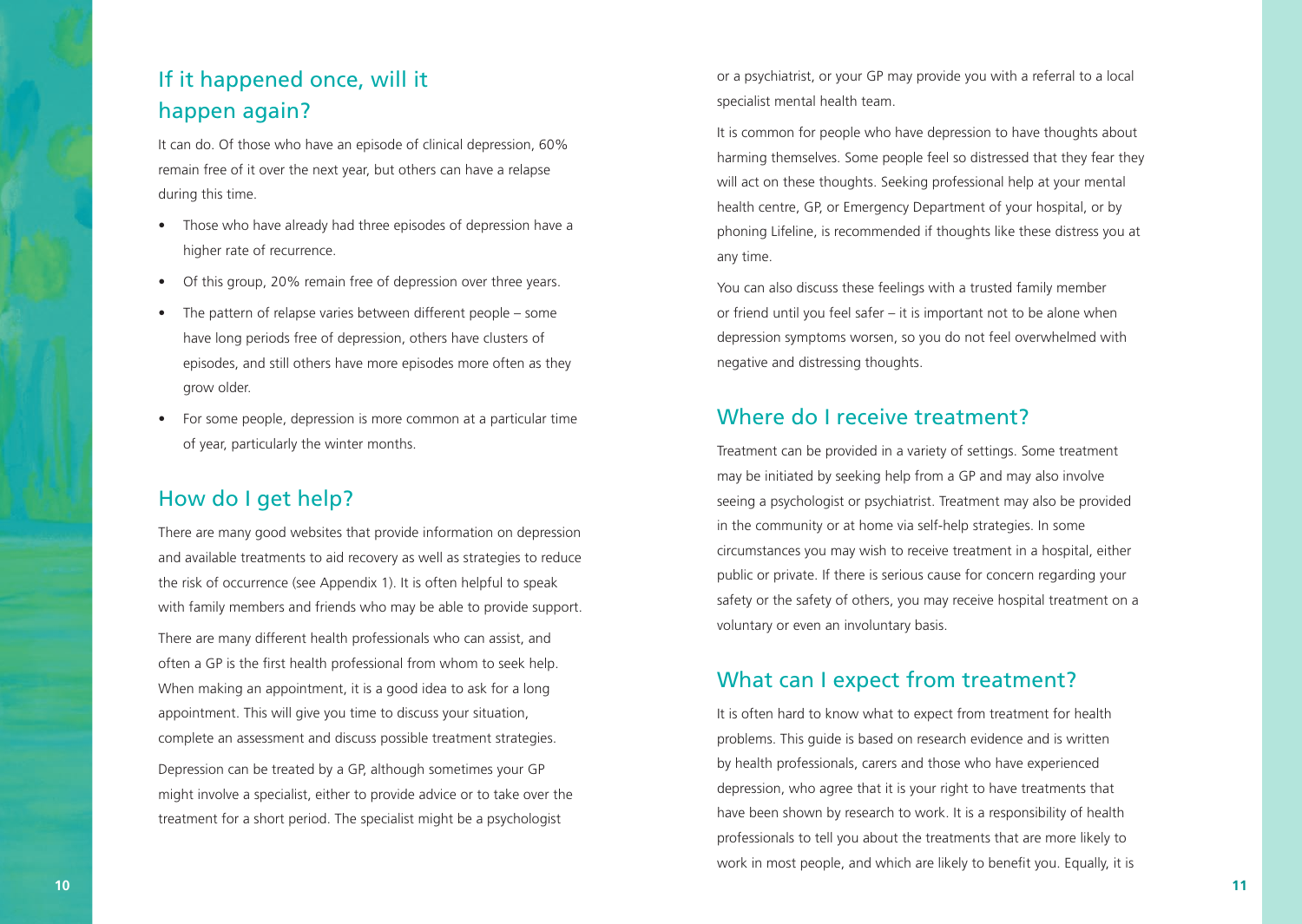important that you discuss with your health professional any treatment **and treatment options** and treatment options you have previously received or express your treatment preferences so that any treatment strategies entered into are personalised and most appropriate for you.

The journey to recovery can be different for each person. Treatment takes time to work effectively. For example, if medication is prescribed, the dose and type will vary according to the individual, as will the number of sessions and content of cognitive behavioural therapy that may be needed.

The diagram that follows shows the stages of getting professional assessment and treatment for depression. Good treatment includes:

- a thorough health and mental health assessment
- information about the condition and its treatment
- information about, and the opportunity to choose between, those health professionals who are available to treat depression
- referral to another professional or specialist if your condition worsens or if treatment seems not to be working
- providing information about the condition for your family, partner or other carers
- follow-up to give you the best chance of a good outcome (or staying well).

At your initial assessment you would typically be asked about:

- your symptoms and their effects on your life
- any previous episodes of depression
- any other medical or mental health problems
- pressures relevant to this episode of depression
- your family history
- your current supports and relationships

Depending on the outcome of the assessment, your GP or other health professional are likely to recommend:

education about depression, problem solving and lifestyle changes

#### AND/OR

Initial treatment: Referral to a psychiatrist or other health professional or hospital

- anti-depressant medicine
- counselling (Cognitive Behavioural Therapy (CBT) and Interpersonal Therapy (IPT)) or both

In general, your GP or other health professional will see you regularly. Initially this would be every week or two, then every four to six weeks. The purpose of the visits would be to review your progress and to discuss any issues such as those related to:

- your symptoms
- any side effects of treatment
- any adjustments or changes to your treatment(s)
- how you are coping with stresses.

If there is no improvement, or if depression worsens, your health professional would typically discuss referring you to a psychiatrist, another specialist mental health professional or to a hospital for inpatient care.

Follow-up care is typically provided:

- for one year for a first episode
- for up to three years for two or more episodes including a booster session of CBT or IPT to maintain your wellbeing.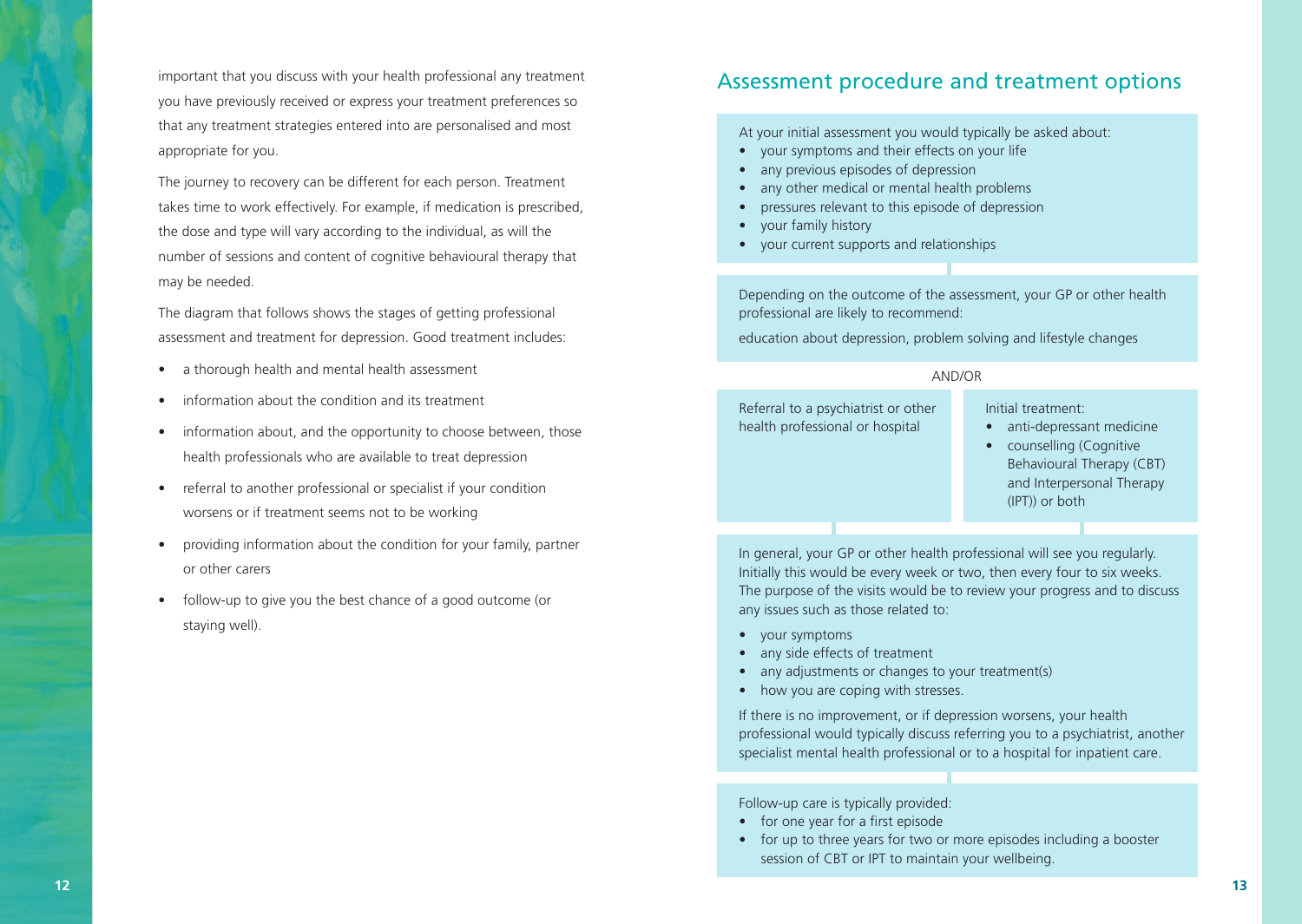## Getting treatment

Whatever the severity of a person's depression, treatment should include learning new strategies such as problem solving skills and changes to lifestyle such as cutting down on stress, increasing exercise and physical fitness and not using alcohol or other drugs. If the depression is moderate to severe, then several main treatments can be considered, anti-depressant medication and psychological therapy and sometimes electroconvulsive therapy.

#### Medication

Depression can change the way people respond to the world. It is currently believed that depression involves changes in brain chemistry. Anti-depressant medicines change the balance of chemicals in the brain. Each anti-depressant can work slightly differently and, as with any medication, there may be side effects. The type of anti-depressant prescribed and the possible side effects should be discussed with your health professional. There are many options with proven effectiveness and a particular medicine can be selected to best meet your needs. Medications are effective for most people in improving their symptoms, however, for some people medications do not work adequately, in which case other treatments should be considered, often in combination.

### Psychological therapies

Talking with a health professional in a structured way has been shown to help relieve depression. The therapist aims to work with you on the way you react to circumstances and relationships. There are several psychological therapies that can be used to treat depression. Two

types of therapy have been shown to be most effective: Cognitive Behavioural Therapy (CBT) and Interpersonal Therapy (IPT). These therapies should be conducted by professionally trained staff for the best results. Some of these professionals might include clinical psychologists, GPs who have had training in psychological therapies, psychiatrists, social workers and other specialist mental health professionals.

#### Physical therapies

There are several physical therapies that assist in the treatment of depression, including electroconvulsive therapy. Electroconvulsive therapy (ECT) is only used in certain circumstances, often when a person is experiencing severe major depression and the depression is resistant to other forms of treatment. Potential use of ECT is always fully discussed with those to whom it is recommended. Other forms of physical therapy currently under further study but offering promise include Transcranial Magnetic Stimulation (TMS) and Mild Brain Stimulation (MBS) also known as Direct Current Stimulation (DCS).

#### What will happen if I seek treatment?

If you visit a GP or counsellor to seek help and treatment for depression, they will typically ask you questions about your symptoms, your life stressors and current supports, and some aspects of your past history, such as whether you have had a previous episode of depression. After this assessment, they will typically provide you with information about depression and discuss how you can best cope with it. If you wish, they can also provide information for your family or friends.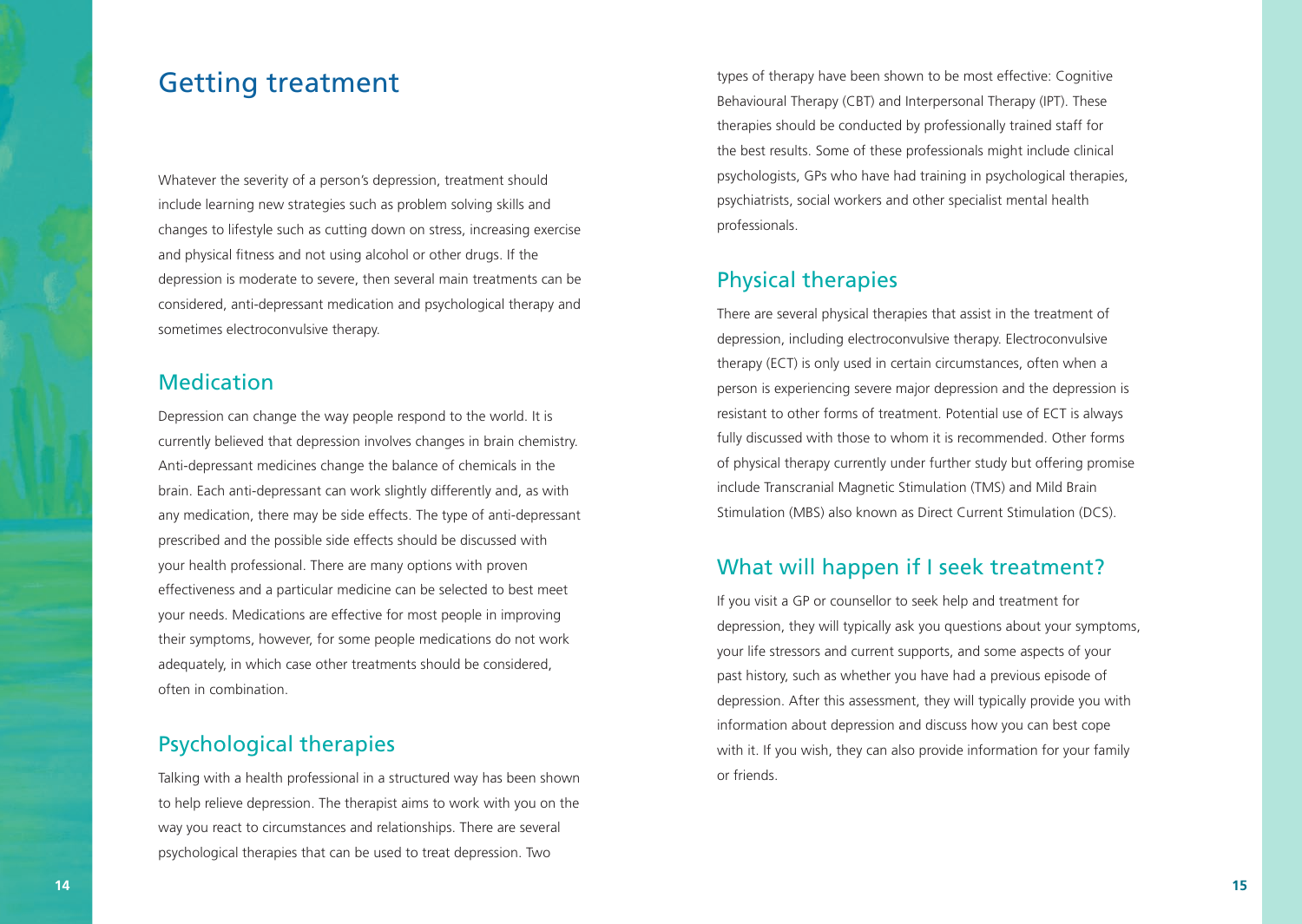Depending on the severity of your depression, your GP or counsellor may recommend:

- use of a medicine (e.g. an anti-depressant)
- use of a specific psychological therapy (e.g. CBT or IPT)
- a mix of both psychological therapy and medicine.

Sometimes your GP may suggest you see a specialist (e.g. a psychiatrist or another specialist mental health professional) if you need extra treatment, or recommend admission to hospital for a short period if the depression is severe or if there are concerns about your safety. There are a number of different psychological treatments that may assist in the treatment of your depression.

Following the initial visit, you may wish to have at least weekly check-ups with your GP, nurse, psychologist or counsellor (including by telephone). Typically, your health professional will reassess your depression every six weeks for one year, or for three years if the depression is severe or if you have had depression before. These visits are to check on your symptoms and changes in your circumstances and to make any necessary adjustments in your treatment.

#### How effective are different treatments?

The table on page 18 summarises information on the most effective treatments for depression. With any type of treatment there are potential risks and benefits which should be discussed fully with your health professional. Some common groups of medication are described briefly, although there are also others available. Many other treatments have been studied but have been shown to be less effective (e.g. vitamins, exercise).

#### Choosing between medications

While all these anti-depressants are equally effective in treating depression, like any medication, each may cause different side effects. Side effects differ between the different types of anti-depressants (TCAs, SSRIs, SNRIs) and, to a lesser extent, between different ones of the same type. It is important to discuss side effects with your doctor when choosing a medication. You should also discuss any side effects you experience as your treatment progresses.

SSRIs are used most often, as they are less likely to cause side effects. However, some people find they cause nausea, particularly in the first week of treatment. Other side effects include difficulty going to sleep, nervousness, headaches and sexual problems, particularly delayed orgasm. Rarely, they can cause diarrhoea. Very rarely, they can cause extreme agitation, jerky movements, a high temperature and confusion – if this occurs, it is important to seek urgent medical attention, as people with this 'serotonin syndrome' can become very ill if they are not treated. This is more likely if SSRIs are combined with certain other anti-depressants or some natural remedies, e.g. St John's Wort.

Side effects of SNRIs may include nausea, reduced appetite, headache, sweating, rashes, agitation and sexual difficulties.

Side effects of TCAs include a dry mouth, blurred vision, constipation, difficulty urinating, sedation, sexual problems and weight gain. It is not a good idea to drink alcohol when depressed as it tends to worsen the depression and increase risk of suicide. Alcohol also interacts with many medications, e.g. TCAs, increasing sedation.

If you are experiencing side effects, discuss them with your doctor. It may be possible to adjust the dose or change the medication to control them.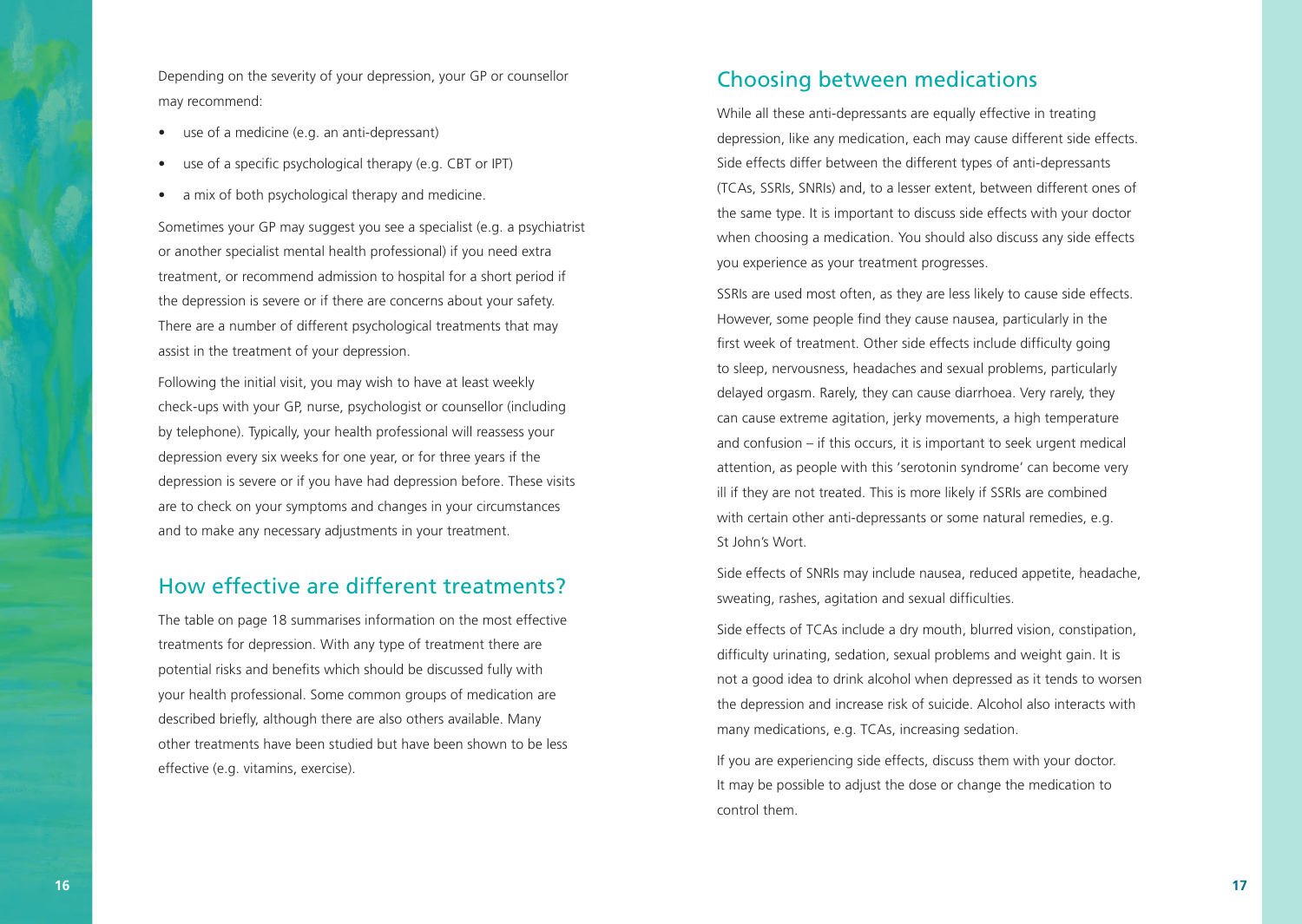| <b>Treatment</b>                                                                                                                                        | Is there evidence<br>it's effective?     | Will it work for you?                                                                                                                           | Are there risks or side effects<br>or other considerations?                                                                           |
|---------------------------------------------------------------------------------------------------------------------------------------------------------|------------------------------------------|-------------------------------------------------------------------------------------------------------------------------------------------------|---------------------------------------------------------------------------------------------------------------------------------------|
| Problem solving therapy (PST) is a form of CBT that<br>looks at how you solve problems, not the problem<br>itself                                       | Yes                                      | May be available in general practice<br>as part of the support for mild and<br>moderate depression.                                             | Not all GPs are trained in this treatment.                                                                                            |
| Cognitive behavioural therapy (CBT) - there are<br>several versions of this form of psychological<br>(talking) therapy                                  | Yes                                      | As effective as anti-depressants for mild<br>to moderate depression. (May provide<br>skills to prevent relapse for all types of<br>depression.) | The effectiveness of the treatment may<br>depend on the skill of the therapist.                                                       |
| Interpersonal therapy (IPT) - a particular form of<br>psychotherapy that follows a treatment manual                                                     | Yes                                      | As effective as anti-depressants for mild<br>to moderate depression. (May provide<br>skills to prevent relapse for all types of<br>depression.) | The effectiveness of the treatment may<br>depend on the skill of the therapist.                                                       |
| Selective serotonin reuptake inhibitor (SSRI)<br>anti-depressant medication (e.g. fluvoxamine,<br>fluoxetine, paroxetine, sertraline, citalopram, etc.) | Yes                                      | Some people feel agitated on SSRIs and<br>you should tell your health practitioner<br>if this happens to you.                                   | Frequent initial side effects include nausea,<br>headache and insomnia, which usually<br>settle.                                      |
| Serotonin and noradrenaline reuptake inhibitor<br>(SNRI) anti-depressants, e.g. venlafaxine,<br>desvenlafaxine, duloxetine                              | Yes                                      | Particularly useful when other<br>treatments have been unsuccessful or<br>for severe depression.                                                | Side effects more similar to TCAs.                                                                                                    |
| Tricyclic anti-depressants (TCAs) (e.g. imipramine,<br>nortriptyline, etc.)                                                                             | Yes                                      | These are more likely to be used if the<br>depression is severe and/or another<br>treatment has not worked sufficiently.                        | Side effects more common than with SSRIs,<br>especially early in treatment. Not suitable<br>when some medical conditions are present. |
| Electroconvulsive therapy (ECT)                                                                                                                         | Yes, especially for<br>severe depression | The decision to undergo ECT requires<br>detailed discussion with a specialist<br>psychiatrist to understand the risks<br>and benefits.          | Need to be in hospital as treatment<br>requires an anaesthetic.                                                                       |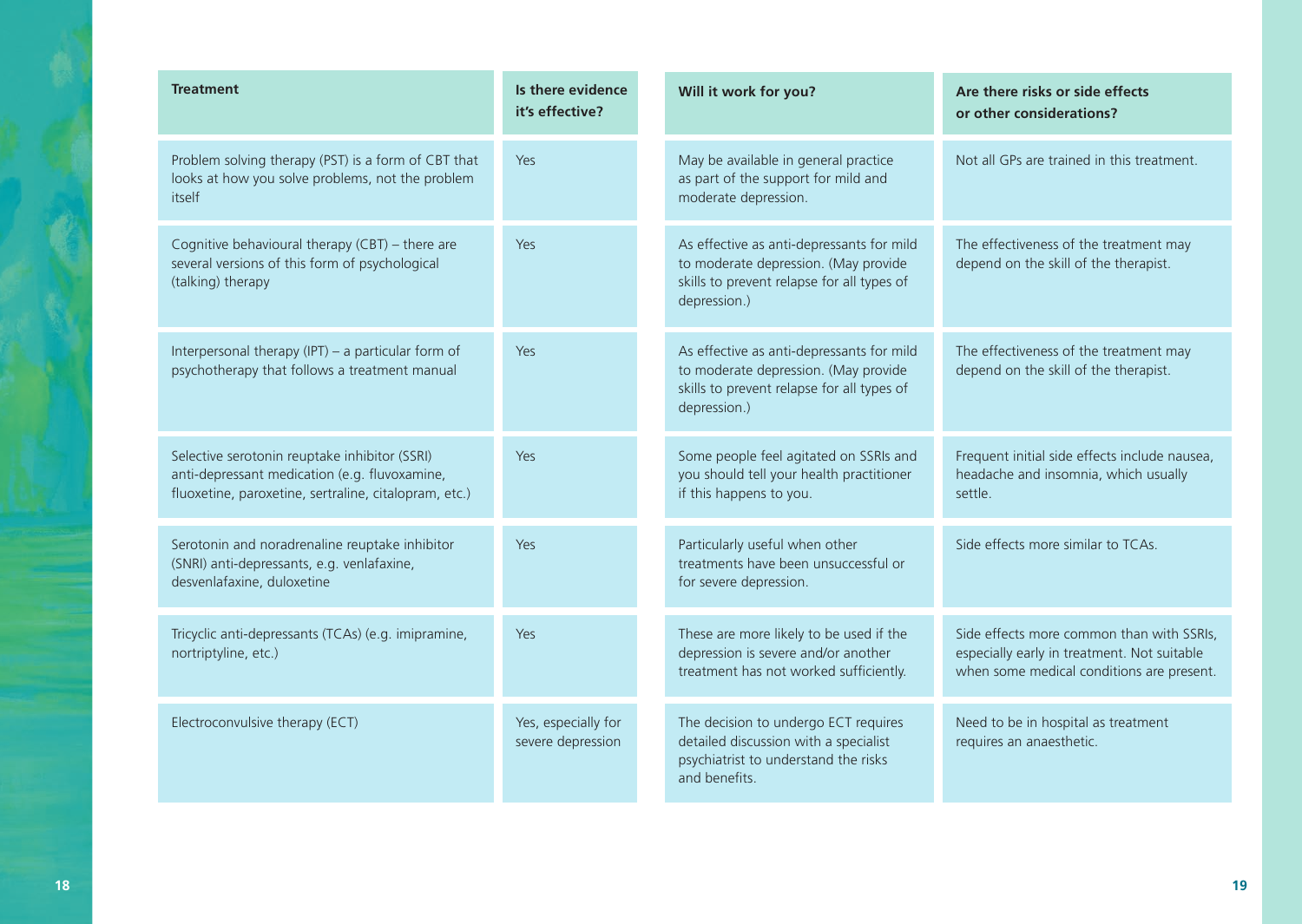**All medications must be taken as prescribed by your doctor. You can discuss adverse side effects and interactions with other medications with your doctor or pharmacist.**

#### Cultural needs

Health professionals should always respect and cater for the wide diversity of cultural groups in our community. Depending on your cultural background or religious beliefs, when you are seeking treatment, or helping a person you care for get treatment, you may have special requirements that you need to communicate to the health professionals you encounter. You may need to request:

- a translator if your first language or that of the person you care for is not English
- explanations of medical or other terms that may not be clear
- respect for your religious practices and understanding of the roles of males and females in your culture
- treatment provided in a particular setting (you may have a cultural preference for home or hospital treatment)
- special food or access to a prayer room if you need to go to hospital
- understanding of your family's expectations of treatment.

It is very important to discuss cultural issues with your health care provider to enable them to better understand you and so that your religious beliefs and cultural practices can be incorporated into your treatment plan.

#### What does treatment cost?

It is important to discuss all potential costs involved in your treatment with your health professional.

In Australia, some GPs bulk bill, which means that Medicare will cover the full cost of any visit. If your GP does not bulk bill, partial rebates are available through Medicare and you will need to pay any difference. There will also be an additional cost for any medication that may be prescribed.

Your GP may refer you to appropriate services, such as for psychological services provided by a psychologist or an appropriately trained social worker or occupational therapist. Any treatment provided by these health professionals will only be rebated by Medicare if you have previously claimed a rebate for a GP Mental Health Treatment Plan. A GP Mental Health Treatment Plan will be developed by your GP and tailored to your needs to find the treatment that is right for you, monitor your progress and assist you in achieving your goals for recovery.

Medicare rebates are also available for assessment and treatment by a psychiatrist. A psychiatrist may also refer you for Medicare-subsidised treatment with a psychologist, an appropriately trained social worker or occupational therapist. You may receive up to 12 individual/and or group therapy sessions in a year. An additional six individual sessions may be available in exceptional circumstances.

Your GP may also refer you to other government funded providers of psychological services depending on what is available in your local area.

While large out of pocket costs may discourage people from getting professional help, treatment for depression can help you get better faster, give you the skills to recognise depression early and possibly prevent depression recurring in the future. The cost of not getting treatment is significant.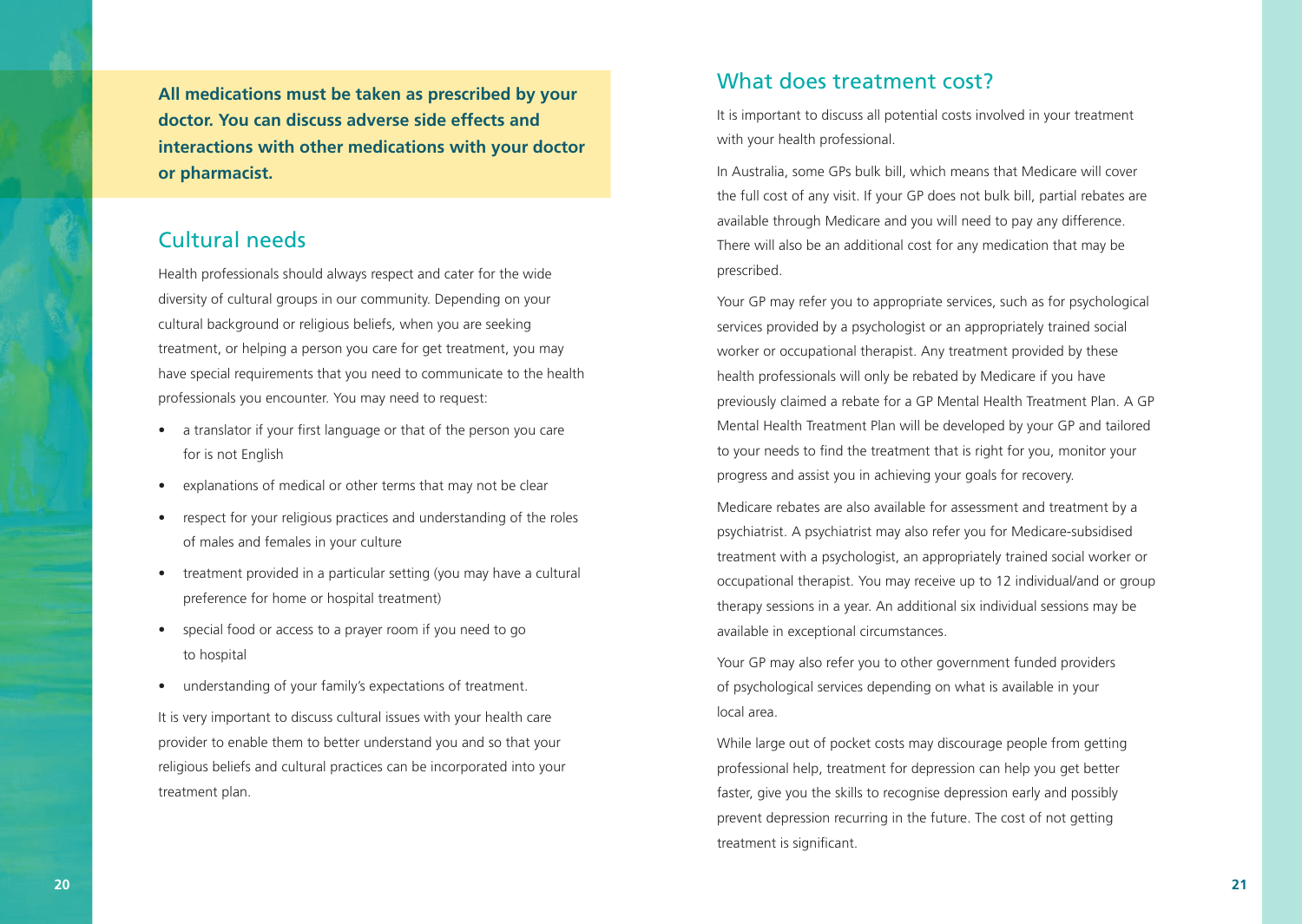#### What can I do to assist with treatment?

Research has shown that you can achieve the best outcome from treatment if you are able to:

- develop a trusting relationship with your health professional and work together to find a suitable treatment
- identify and work on resolving or addressing factors that appear to have contributed to the depression
- incorporate behavioural and lifestyle changes
- continue with treatment for as long as is necessary to deal with the issues that are causing your depression and to make sure that your mood remains stable afterwards without risk of relapse (at least one year, but up to two to three years if there has been previous depression or there are significant risks that it will occur again).

Involve your family, partner or carer in treatment and in developing and managing your care plan for added support.

These factors are more important than the relatively small differences between the treatments outlined on page 18.

## Other support during recovery from depression

Making and maintaining good friendships is very important in recovery from depression. Make the most of family, friends and local community groups. Try not to become isolated. There are also groups run by people who have experienced a mental illness and who have had successful treatment. These include self-help and mutual support groups or associations, and mental health consumer organisations. Such organisations may run mutual support by telephone or in groups that meet face to face. Some offer website chat rooms. Others provide formal information and referral services for personal support, postal or telephone information for you or for your family or partner, and some may suggest clinics, after-hours crisis lines and information about the treatments available. While not directly treatment services, these organisations may be helpful when you are trying to find the right treatment for you, and may make it easier to remain in treatment to get the best results (see Appendix 1).

Cutting out alcohol, cannabis or other drug use, and keeping to a routine with sleep and regular exercise can also be very beneficial.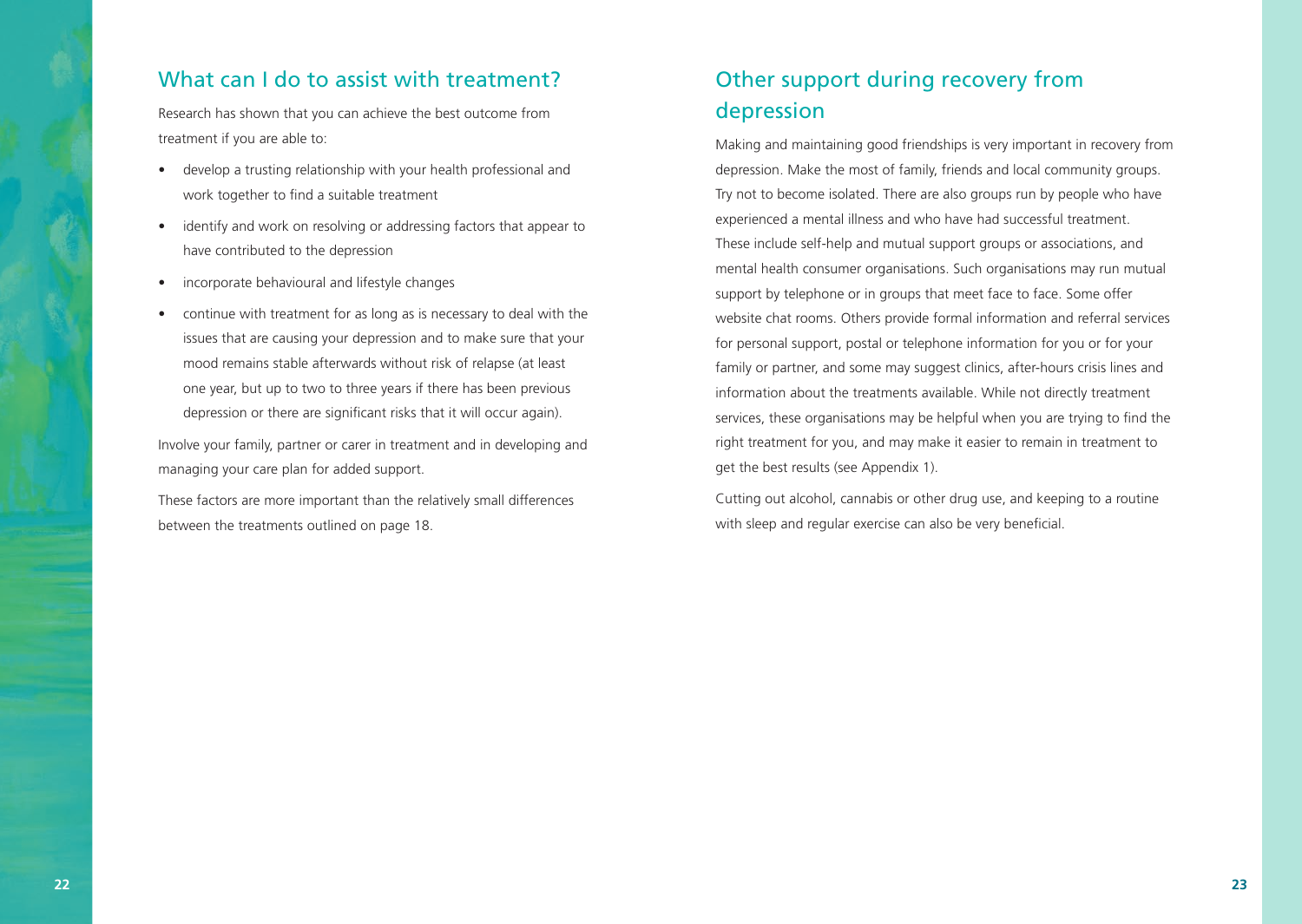# Appendix 1

### Sources of information and support?

If you wish to talk to someone about depression, the most useful initial contact is your GP or local mental health service.

To find out what mental health services are available in your area look in the Emergency Health and Help section of your local phone books or contact **Lifeline's Information Service** on 13 11 14.

If you need to talk to someone urgently please call:

**Lifeline**: 13 11 14

**Kids Helpline:** 1800 55 1800

**Suicide line (VIC) :** 1300 651 251 (a helpline for people calling within Victoria)

The list of organisations and information sources provided in this Appendix, whilst not exhaustive, may further support you in learning about and managing depression. Inclusion of these organisations and information sources does not imply RANZCP endorsement but rather aims to help people find information and to encourage communication about mental illness.

These organisations and resources are not intended as a replacement for formal treatment but as an adjunct to it. If you are unsure about any of the information you find or would like to know if a treatment you read about may be appropriate for you, you should speak with your mental health care professional.

## Useful websites

| <b>Organisation</b>                               | <b>Website</b>                    | What is the website useful for?                                                                                                                                                                      |  |
|---------------------------------------------------|-----------------------------------|------------------------------------------------------------------------------------------------------------------------------------------------------------------------------------------------------|--|
| beyondblue                                        | www.beyondblue.org.au             | Information on depression, anxiety<br>and bipolar disorder.                                                                                                                                          |  |
| Youth-<br>beyondblue                              | www.youthbeyondblue.com           | beyondblue's youth website providing<br>information on depression and anxiety.                                                                                                                       |  |
| The Black Dog<br>Institute                        | www.blackdoginstitute.<br>org.au  | Specialist information on depression and<br>bipolar disorder.                                                                                                                                        |  |
| Depression<br>Services.org.au                     | www.depressionservices.<br>org.au | Information and online forums with 24<br>hour peer support and moderation for<br>people living with depression.                                                                                      |  |
| headspace                                         | www.headspace.org.au              | Information and advice regarding mental<br>health problems and where young<br>people can find help and support.                                                                                      |  |
| <b>SANE Australia</b>                             | www.sane.org                      | Information on mental health including<br>factsheets; also includes an online<br>helpline.                                                                                                           |  |
| <b>Blue Pages</b><br>Information on<br>Depression | www.bluepages.anu.edu.au          | Scientific evidence on interventions for<br>depression and consumer perspectives<br>and understanding.                                                                                               |  |
| <b>BlueBoard</b>                                  | www.blueboard.anu.edu.au          | Part of BluePages, this website is a<br>moderated online community for people<br>suffering, or people who think they might<br>be suffering, from depression or anxiety,<br>their friends and carers. |  |
| Reach Out                                         | www.reachout.com.au               | Youth information portal on mental health.                                                                                                                                                           |  |
| itsallright.org                                   | www.itsallright.org               | Website for young people dealing with<br>mental illness in their family.                                                                                                                             |  |
| <b>MoodGYM</b>                                    | moodgym.anu.edu.au                | Online program delivering CBT.                                                                                                                                                                       |  |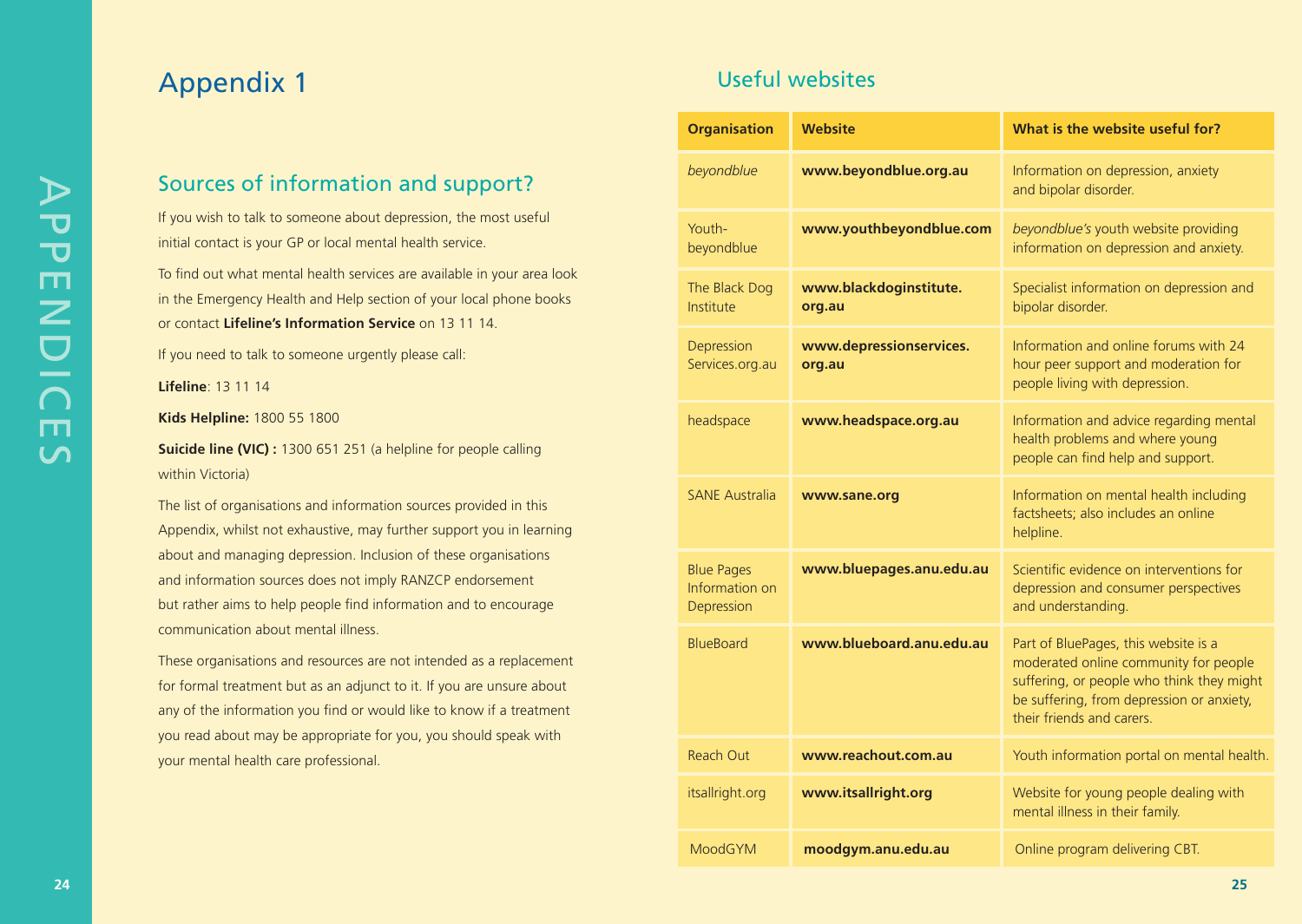## Appendix 2

#### Acronyms

| <b>CBT</b>  | Cognitive Behavioural Therapy                  |
|-------------|------------------------------------------------|
| <b>DCS</b>  | Direct Current Stimulation                     |
| <b>ECT</b>  | Electroconvulsive Therapy                      |
| GP          | General Practitioner                           |
| <b>IPT</b>  | Interpersonal Therapy                          |
| <b>MBS</b>  | <b>Mild Brain Stimulation</b>                  |
| <b>SNRI</b> | Serotonin and Noradrenaline Reuptake Inhibitor |
| <b>SSRI</b> | Selective Serotonin Reuptake Inhibitor         |
| <b>TCA</b>  | Tricyclic Anti-depressants                     |
| <b>TMS</b>  | <b>Transcranial Magnetic Stimulation</b>       |

# Appendix 3

## Development of the guideline

This guide is a research-based clinical practice guideline based on a thorough review of the medical and related literature. It was written in association with people who have depression and those working with them.

In 2009, the content of this guide was revised and expanded by an expert advisory panel comprising mental health professionals, and consumer and carer representatives. The purpose of the revision was to ensure the information contained in the booklet was current and comprehensive in terms of treatment best-practice and therefore remained relevant for people with depression and their carers, families, and friends.

#### Authors

The authors of the original edition were:

**Suzy Stevens, Don Smith, Pete Ellis**

The expert advisory panel for the May 2009 revision comprised: **Professor Ian Hickie** - Brain & Mind Research Institute, University of Sydney

**Dr Lisa Juckes** - Psychiatrist, Sydney

**Ms Wanda Bennetts** - Consumer Consultant

**Ms Toni Garretty** - Carer Consultant, Area Family & Carer Program Development Coordinator, South Eastern Sydney & Illawarra Area Health Service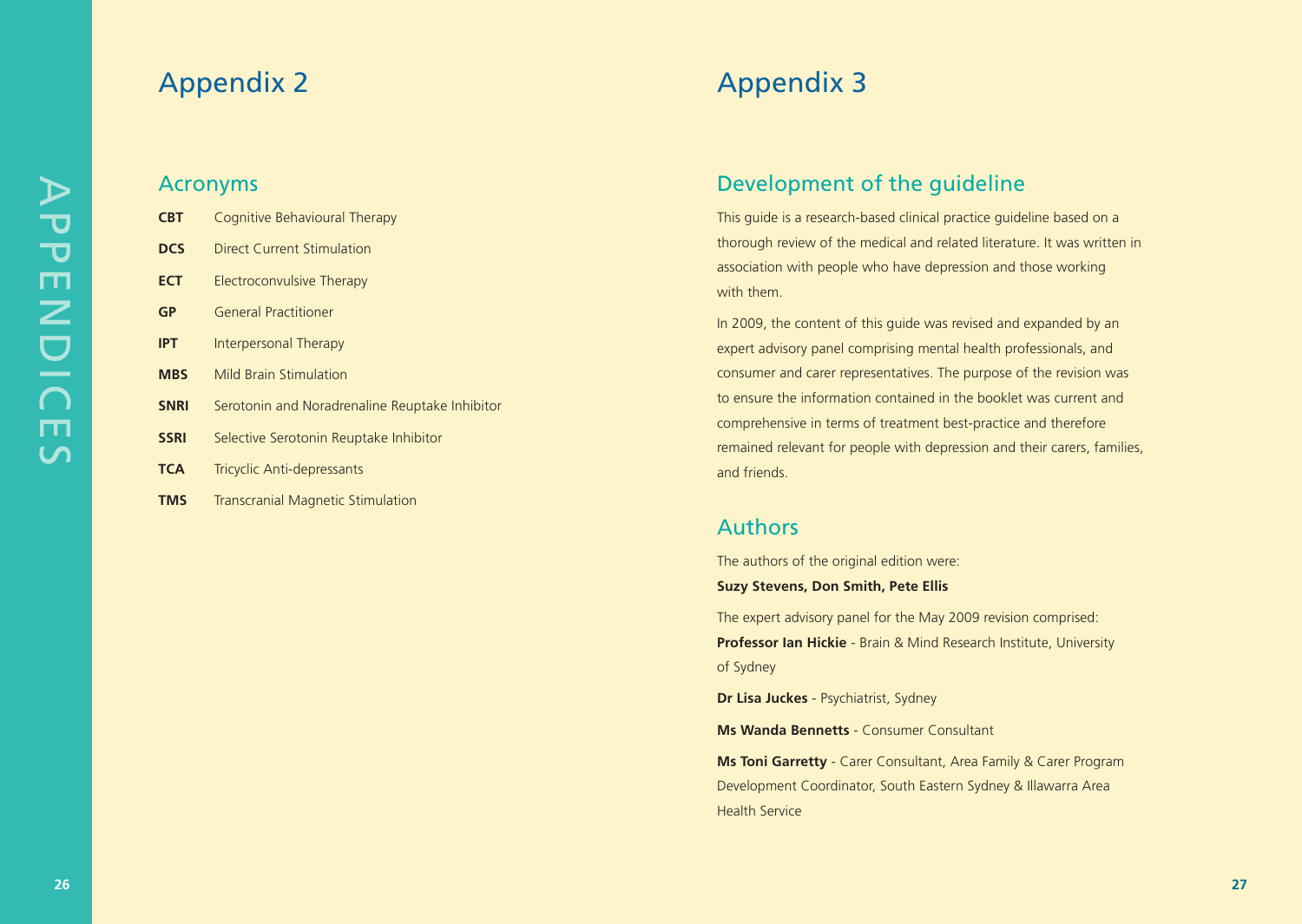### Quality Statement

The original edition of this guide was consulted upon bi-nationally and drafts were available for comment on www.ranzcp.org. It was appraised using DISCERN by a national workshop of consumer consultants and meets NHMRC criteria for presenting information on treatments for consumers. The 2009 revision sought to maintain the integrity of this process by incorporating updated information supported by research findings published in recent medical and other scientific literature.

## Acknowledgements

The project to develop and print the original version of this booklet was commissioned by The Royal Australian and New Zealand College of Psychiatrists and was funded by Australia's National Mental Health Strategy, Commonwealth Department of Health and Ageing, and the New Zealand Ministry of Health.

The 2009 revision and reprint was undertaken with funding provided by the Commonwealth Department of Health and Ageing.